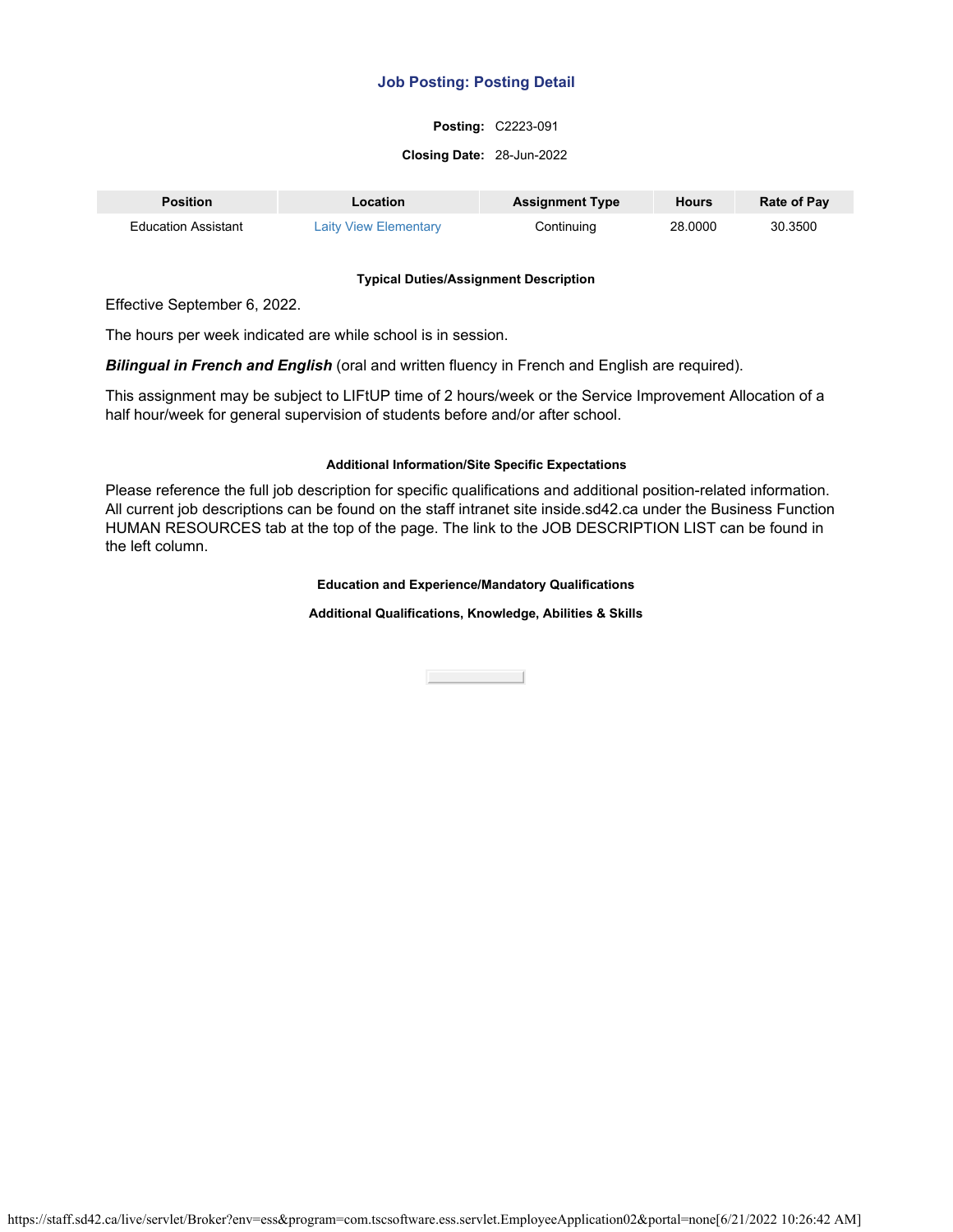# **Posting:** C2223-092

#### **Closing Date:** 28-Jun-2022

| Position                   | Location                       | <b>Assignment Type</b> | <b>Hours</b> | <b>Rate of Pay</b> |
|----------------------------|--------------------------------|------------------------|--------------|--------------------|
| <b>Education Assistant</b> | <b>Pitt Meadows Elementary</b> | Time Duration          | 28,0000      | 30.3500            |

### **Typical Duties/Assignment Description**

Effective September 6, 2022 to June 29, 2023.

The hours per week indicated are while school is in session.

The successful applicant to this posting has been advised and understands they are expected to complete the entire duration of the assignment as posted prior to securing a subsequent time duration assignment..

## **Additional Information/Site Specific Expectations**

Please reference the full job description for specific qualifications and additional position-related information. All current job descriptions can be found on the staff intranet site inside.sd42.ca under the Business Function HUMAN RESOURCES tab at the top of the page. The link to the JOB DESCRIPTION LIST can be found in the left column.

## **Education and Experience/Mandatory Qualifications**

**Additional Qualifications, Knowledge, Abilities & Skills**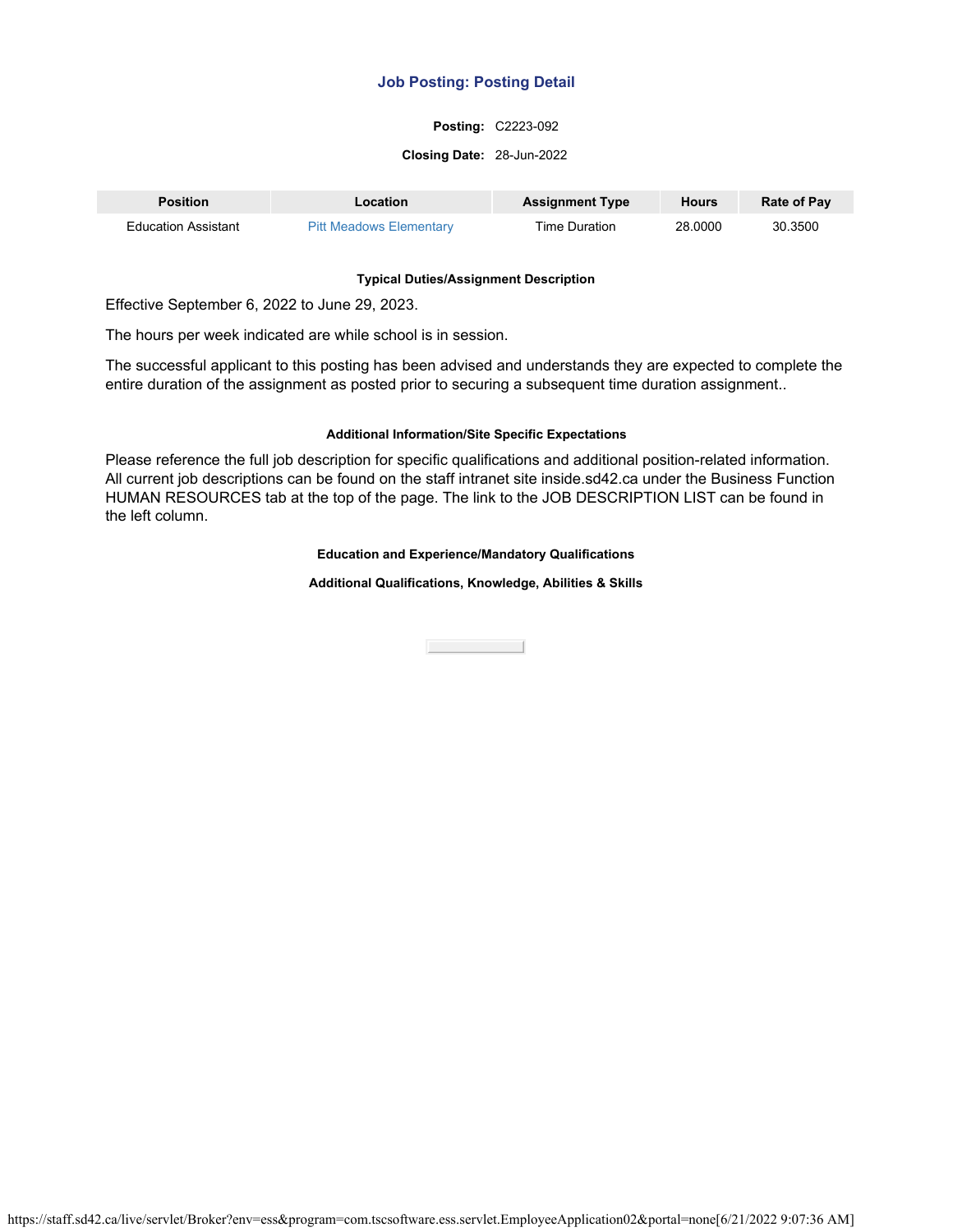# **Posting:** C2223-093

#### **Closing Date:** 28-Jun-2022

| <b>Position</b>            | Location                   | <b>Assignment Type</b> | Hours   | <b>Rate of Pay</b> |
|----------------------------|----------------------------|------------------------|---------|--------------------|
| <b>Education Assistant</b> | <b>Yennadon Elementary</b> | Continuing             | 28,0000 | 30.3500            |

### **Typical Duties/Assignment Description**

Effective September 6, 2022.

The hours per week indicated are while school is in session.

This assignment may be subject to LIFtUP time of 2 hours/week or the Service Improvement Allocation of a half hour/week for general supervision of students before and/or after school.

# **Additional Information/Site Specific Expectations**

Please reference the full job description for specific qualifications and additional position-related information. All current job descriptions can be found on the staff intranet site inside.sd42.ca under the Business Function HUMAN RESOURCES tab at the top of the page. The link to the JOB DESCRIPTION LIST can be found in the left column.

## **Education and Experience/Mandatory Qualifications**

**Additional Qualifications, Knowledge, Abilities & Skills**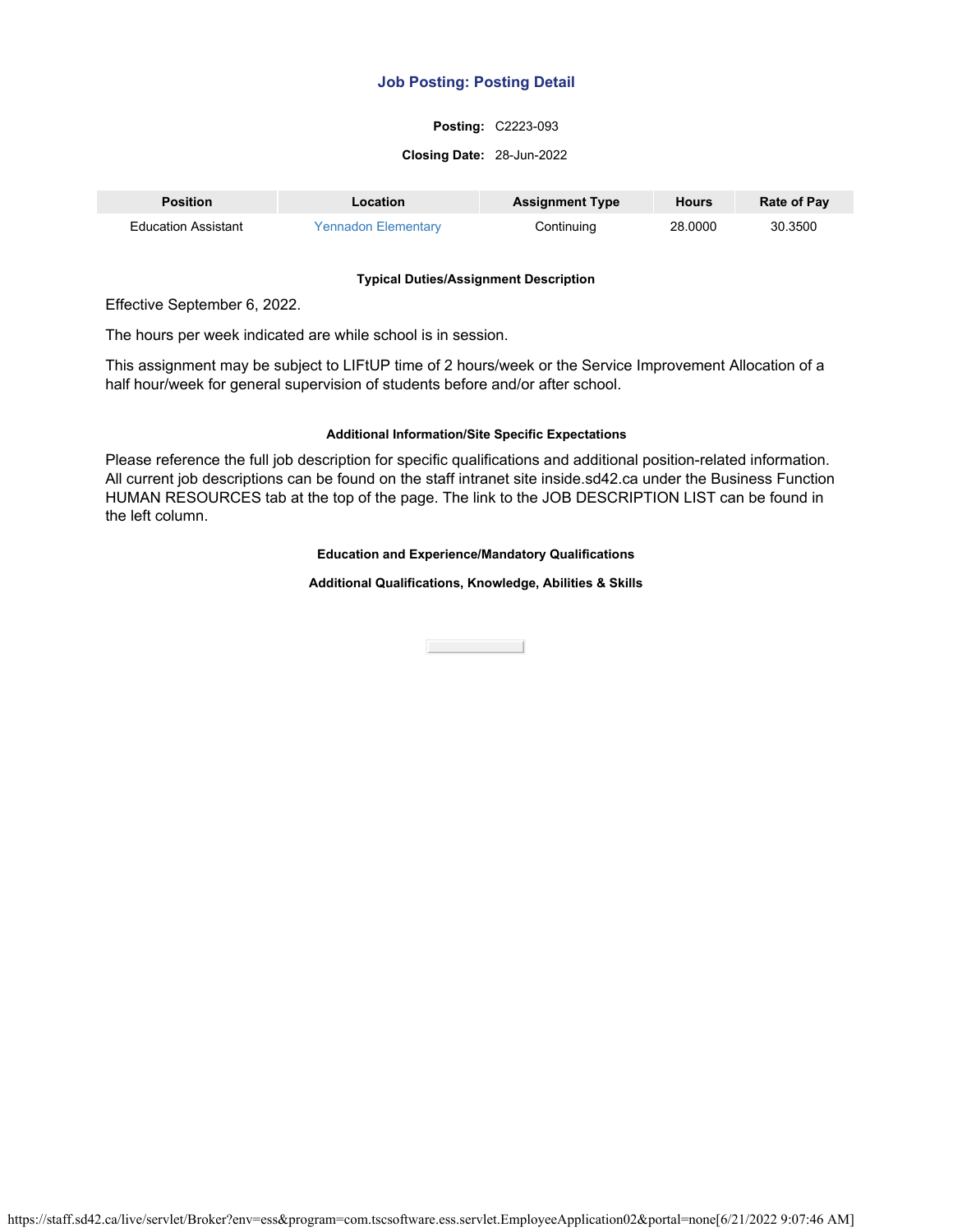# **Posting:** C2223-094

#### **Closing Date:** 28-Jun-2022

| <b>Position</b>            | Location                        | <b>Assignment Type</b> | Hours   | <b>Rate of Pay</b> |
|----------------------------|---------------------------------|------------------------|---------|--------------------|
| <b>Education Assistant</b> | <b>Highland Park Elementary</b> | Continuing             | 28.0000 | 30.3500            |

#### **Typical Duties/Assignment Description**

Effective September 6, 2022.

The hours per week indicated are while school is in session.

This assignment may be subject to LIFtUP time of 2 hours/week or the Service Improvement Allocation of a half hour/week for general supervision of students before and/or after school.

# **Additional Information/Site Specific Expectations**

Please reference the full job description for specific qualifications and additional position-related information. All current job descriptions can be found on the staff intranet site inside.sd42.ca under the Business Function HUMAN RESOURCES tab at the top of the page. The link to the JOB DESCRIPTION LIST can be found in the left column.

## **Education and Experience/Mandatory Qualifications**

**Additional Qualifications, Knowledge, Abilities & Skills**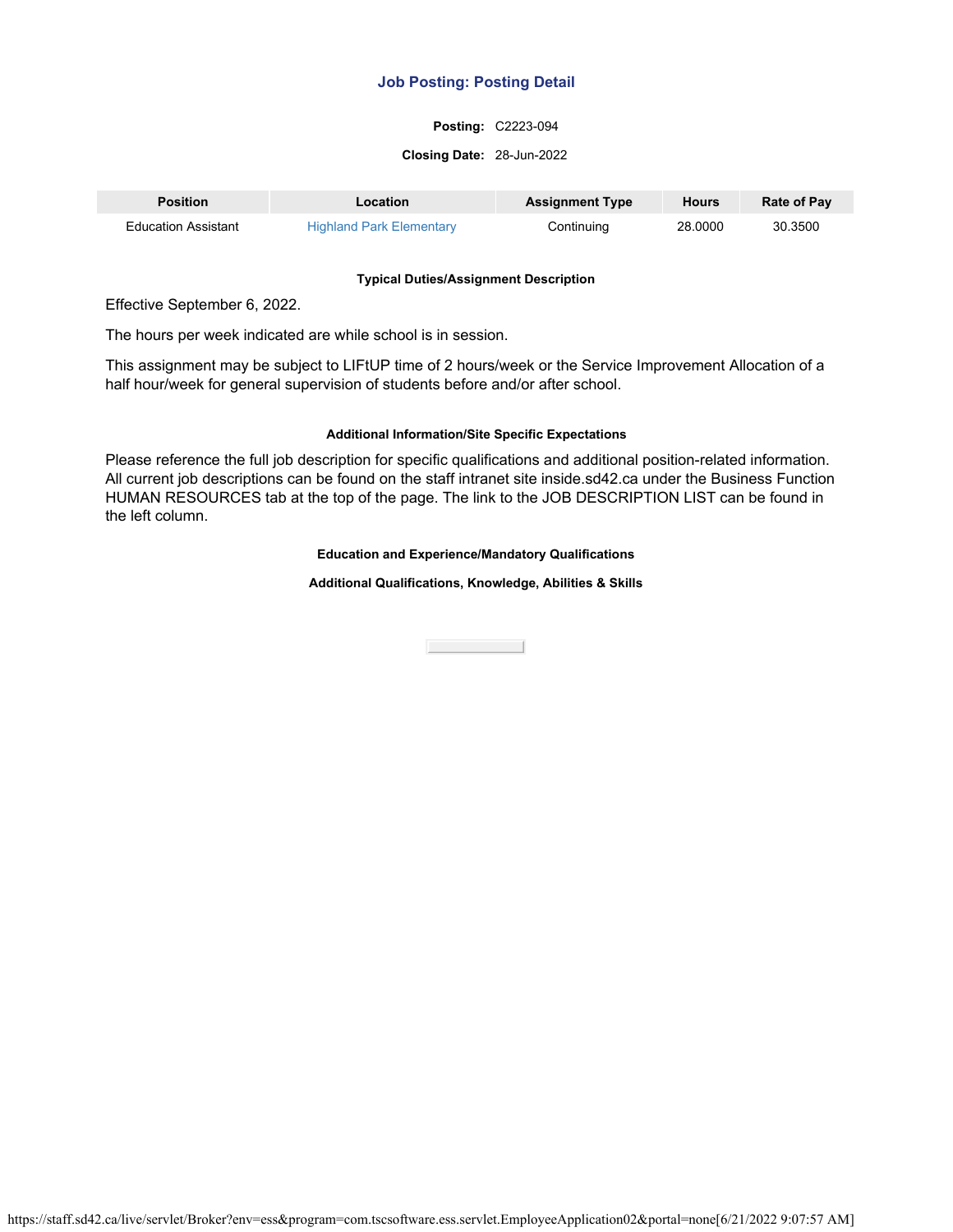# **Posting:** C2223-095

#### **Closing Date:** 28-Jun-2022

| <b>Position</b>            | Location                   | <b>Assignment Type</b> | <b>Hours</b> | Rate of Pay |
|----------------------------|----------------------------|------------------------|--------------|-------------|
| <b>Education Assistant</b> | <b>Glenwood Elementary</b> | Continuing             | 28,0000      | 30.3500     |

#### **Typical Duties/Assignment Description**

Effective September 6, 2022.

The hours per week indicated are while school is in session.

This assignment may be subject to LIFtUP time of 2 hours/week or the Service Improvement Allocation of a half hour/week for general supervision of students before and/or after school.

# **Additional Information/Site Specific Expectations**

Please reference the full job description for specific qualifications and additional position-related information. All current job descriptions can be found on the staff intranet site inside.sd42.ca under the Business Function HUMAN RESOURCES tab at the top of the page. The link to the JOB DESCRIPTION LIST can be found in the left column.

## **Education and Experience/Mandatory Qualifications**

**Additional Qualifications, Knowledge, Abilities & Skills**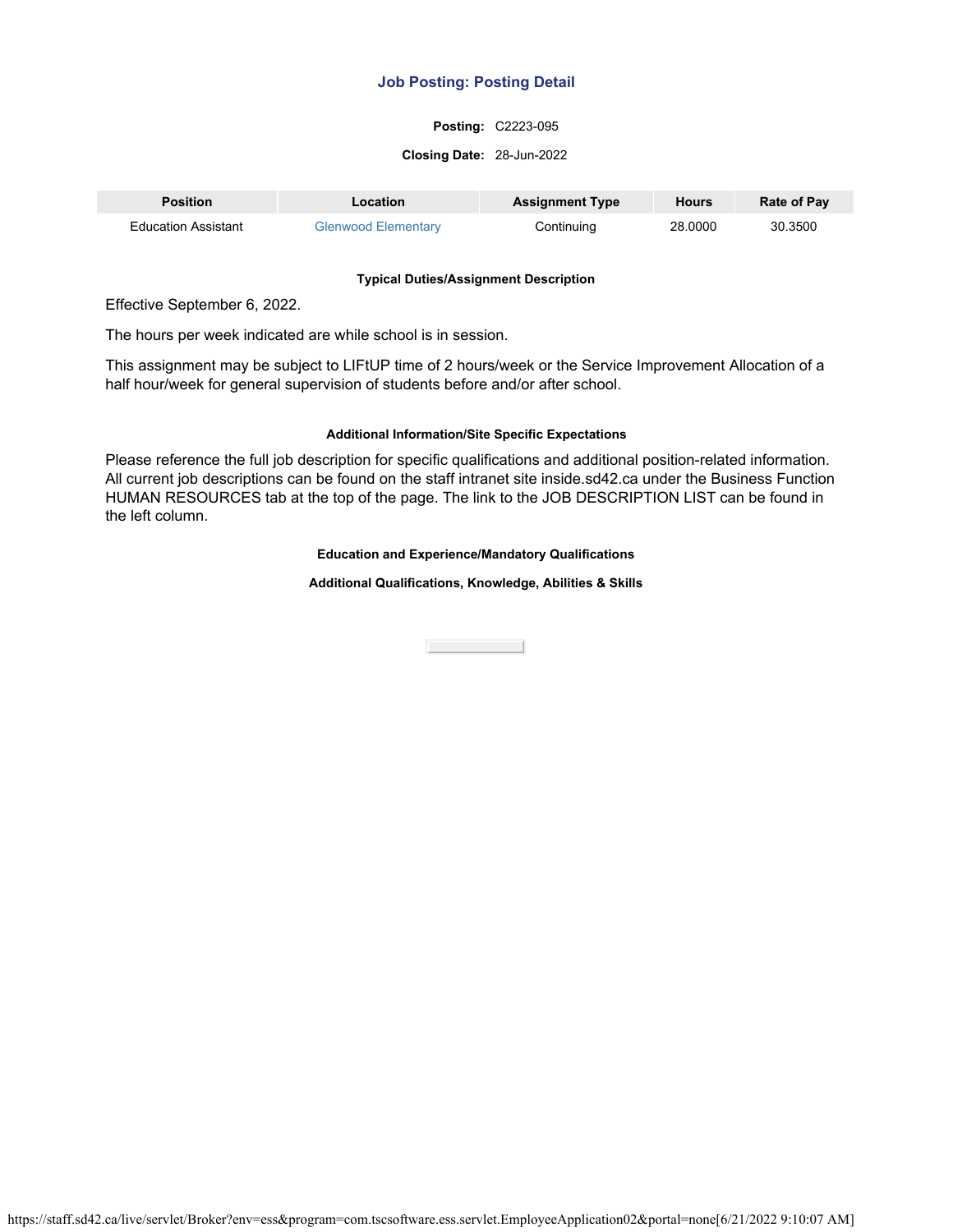# **Posting:** C2223-096

#### **Closing Date:** 28-Jun-2022

| <b>Position</b>            | Location                   | <b>Assignment Type</b> | Hours   | <b>Rate of Pay</b> |
|----------------------------|----------------------------|------------------------|---------|--------------------|
| <b>Education Assistant</b> | <b>Yennadon Elementary</b> | Continuing             | 28,0000 | 30.3500            |

### **Typical Duties/Assignment Description**

Effective September 6, 2022.

The hours per week indicated are while school is in session.

This assignment may be subject to LIFtUP time of 2 hours/week or the Service Improvement Allocation of a half hour/week for general supervision of students before and/or after school.

# **Additional Information/Site Specific Expectations**

Please reference the full job description for specific qualifications and additional position-related information. All current job descriptions can be found on the staff intranet site inside.sd42.ca under the Business Function HUMAN RESOURCES tab at the top of the page. The link to the JOB DESCRIPTION LIST can be found in the left column.

## **Education and Experience/Mandatory Qualifications**

**Additional Qualifications, Knowledge, Abilities & Skills**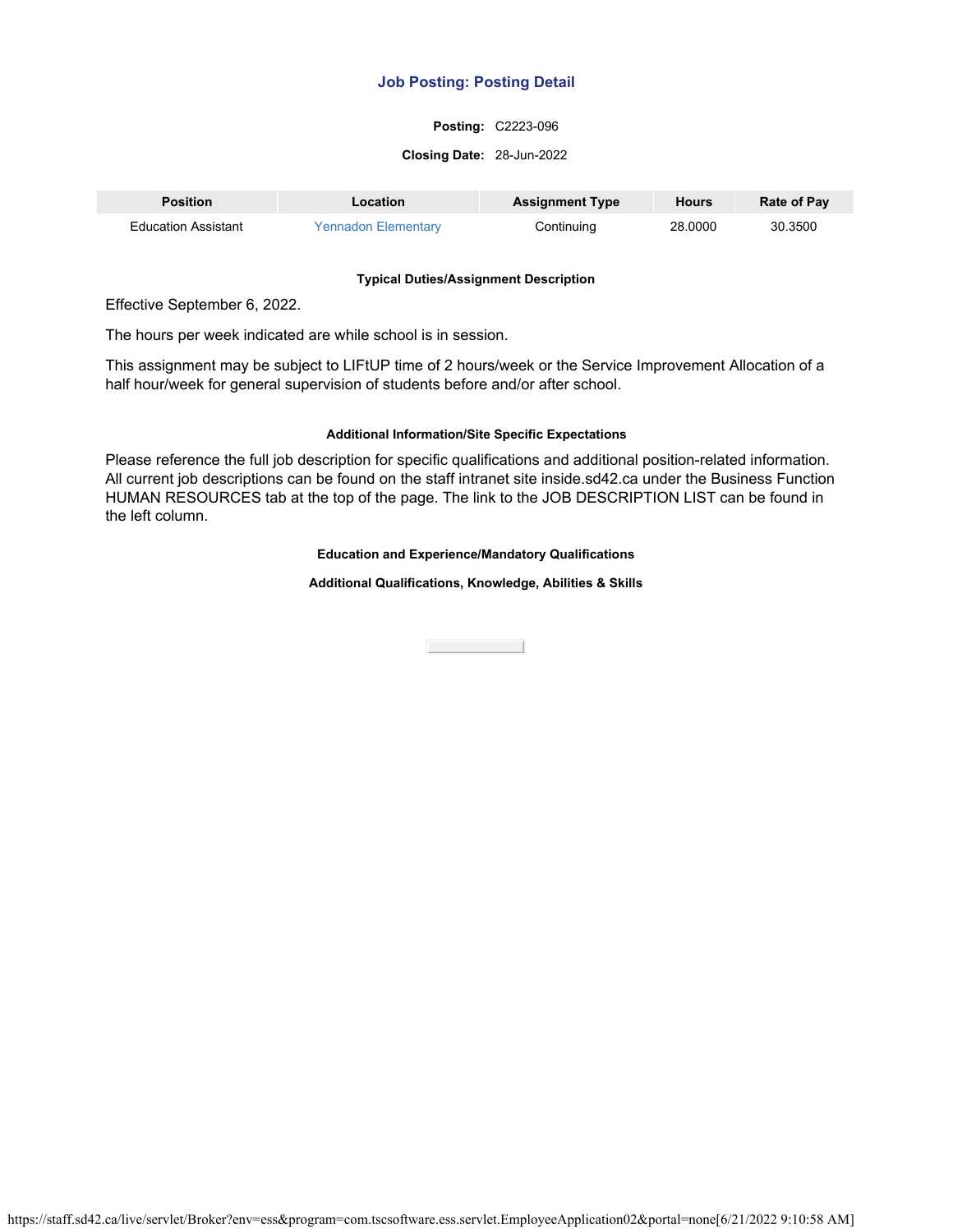# **Posting:** C2223-097

#### **Closing Date:** 28-Jun-2022

| <b>Position</b> | Location                      | <b>Assignment Type</b> | <b>Hours</b> | <b>Rate of Pay</b> |
|-----------------|-------------------------------|------------------------|--------------|--------------------|
| General Clerk   | <b>Golden Ears Elementary</b> | Continuing             | 25,0000      | 23.4300            |

## **Typical Duties/Assignment Description**

This assignment starts **August 29, 2022** and will include an additional 1 hour per week SIA time duration to June 30, 2023. The hours indicated are while school is in session.

#### **Additional Information/Site Specific Expectations**

Please reference the full job description for specific qualifications and additional position-related information. All current job descriptions can be found on the staff intranet site inside.sd42.ca under the Business Function HUMAN RESOURCES tab at the top of the page. The link to the JOB DESCRIPTION LIST can be found in the left column.

# **Education and Experience/Mandatory Qualifications**

## **Additional Qualifications, Knowledge, Abilities & Skills**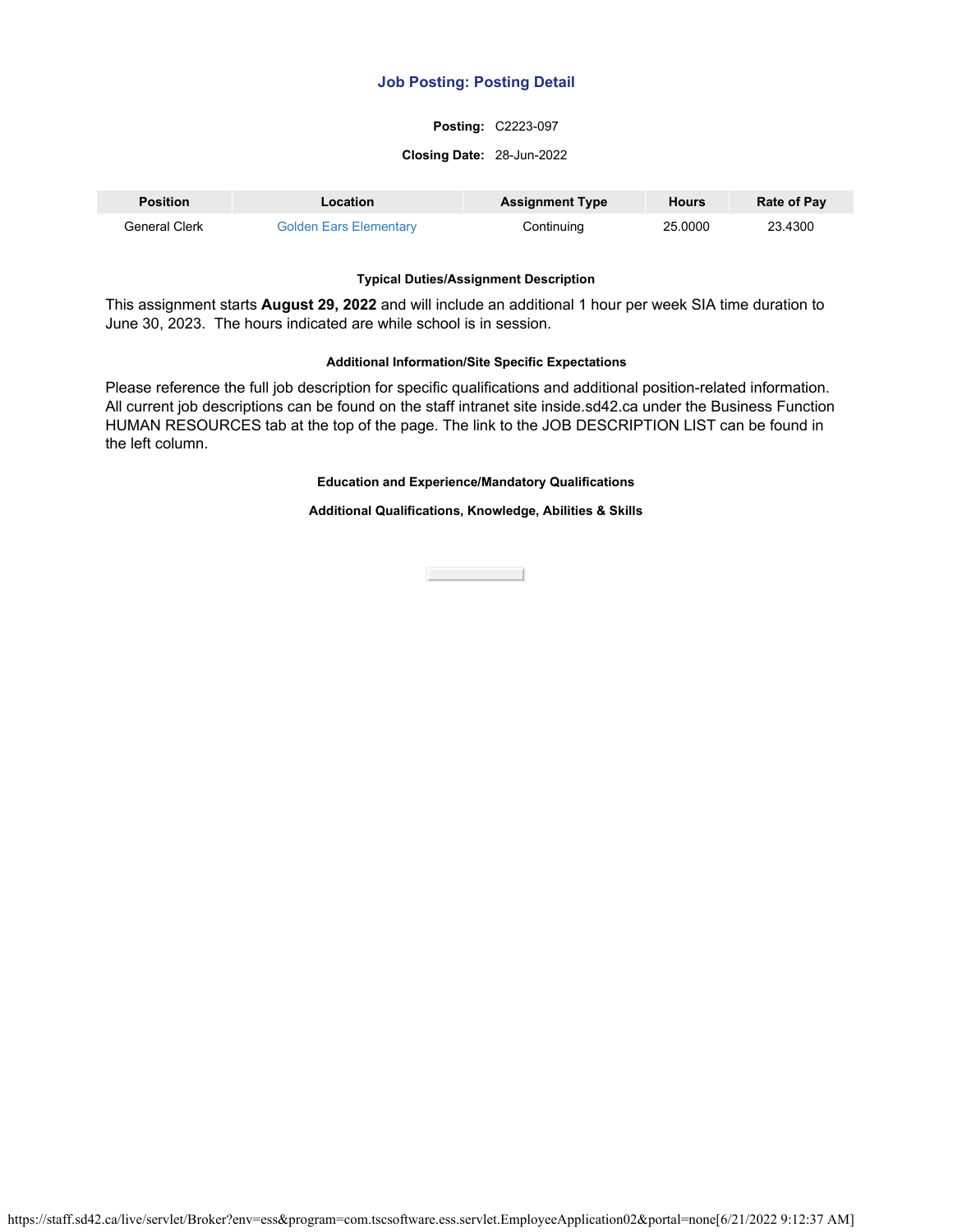# **Posting:** C2223-098

### **Closing Date:** 28-Jun-2022

| <b>Position</b>      | Location             | <b>Assignment Type</b> | <b>Hours</b> | <b>Rate of Pay</b> |
|----------------------|----------------------|------------------------|--------------|--------------------|
| Elementary Custodian | cusqunela Elementary | Time Duration          | 40.0000      | 23.4300            |

### **Typical Duties/Assignment Description**

This is a time duration to October 31, 2022: or return of incumbent. The assignment works afternoon shift and follows a 12 month schedule.

# **Additional Information/Site Specific Expectations**

Please reference the full job description for specific qualifications and additional position-related information. All current job descriptions can be found on the staff intranet site inside.sd42.ca under the Business Function HUMAN RESOURCES tab at the top of the page. The link to the JOB DESCRIPTION LIST can be found in the left column.

#### **Education and Experience/Mandatory Qualifications**

**Additional Qualifications, Knowledge, Abilities & Skills**

Close the Close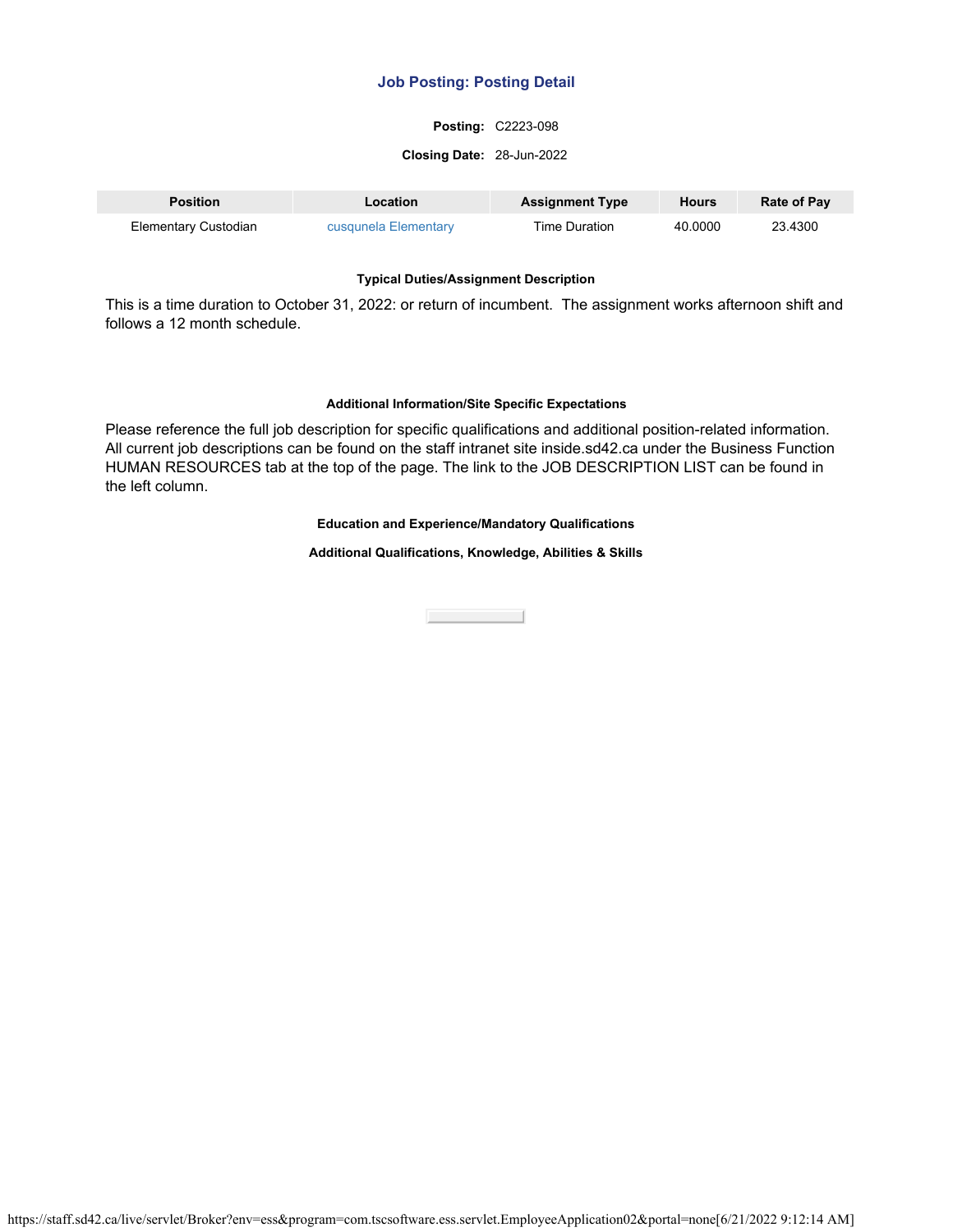# **Posting:** C2223-099

#### **Closing Date:** 28-Jun-2022

| <b>Position</b>     | Location                  | <b>Assignment Type</b> | Hours   | <b>Rate of Pay</b> |
|---------------------|---------------------------|------------------------|---------|--------------------|
| Education Assistant | <b>Hammond Elementary</b> | Continuing             | 30.4700 | 30.3500            |

### **Typical Duties/Assignment Description**

Effective September 6, 2022.

The hours per week indicated are while school is in session.

This assignment may be subject to LIFtUP time of 2 hours/week or the Service Improvement Allocation of a half hour/week for general supervision of students before and/or after school.

# **Additional Information/Site Specific Expectations**

Please reference the full job description for specific qualifications and additional position-related information. All current job descriptions can be found on the staff intranet site inside.sd42.ca under the Business Function HUMAN RESOURCES tab at the top of the page. The link to the JOB DESCRIPTION LIST can be found in the left column.

## **Education and Experience/Mandatory Qualifications**

**Additional Qualifications, Knowledge, Abilities & Skills**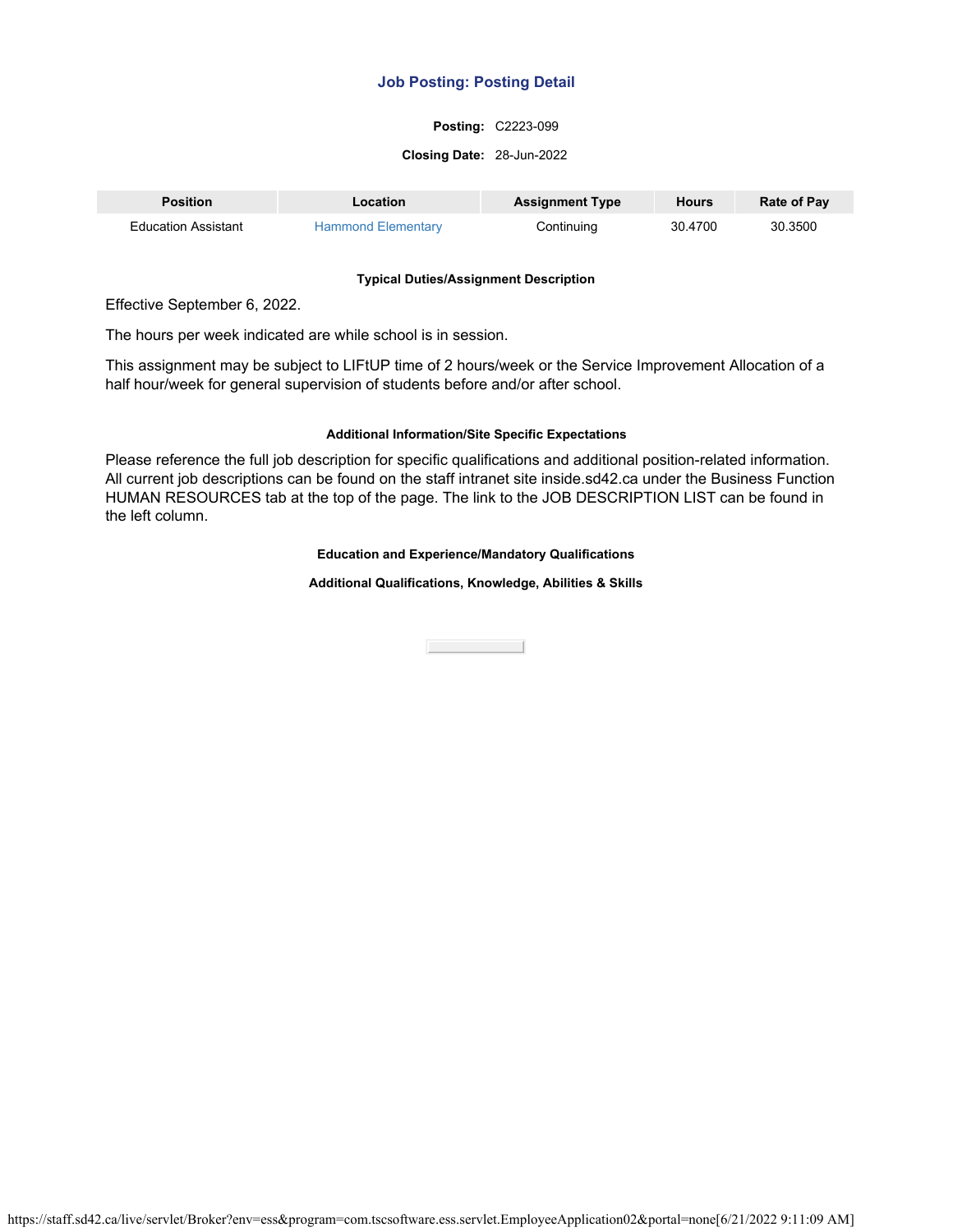# **Posting:** C2223-100

#### **Closing Date:** 28-Jun-2022

| <b>Position</b>            | Location                        | <b>Assignment Type</b> | Hours   | <b>Rate of Pay</b> |
|----------------------------|---------------------------------|------------------------|---------|--------------------|
| <b>Education Assistant</b> | <b>Blue Mountain Elementary</b> | Time Duration          | 28,0000 | 30.3500            |

## **Typical Duties/Assignment Description**

Effective September 6, 2022 to December 16, 2022; or return of incumbent.

The hours per week indicated are while school is in session.

The successful applicant to this posting has been advised and understands they are expected to complete the entire duration of the assignment as posted prior to securing a subsequent time duration assignment.

## **Additional Information/Site Specific Expectations**

Please reference the full job description for specific qualifications and additional position-related information. All current job descriptions can be found on the staff intranet site inside.sd42.ca under the Business Function HUMAN RESOURCES tab at the top of the page. The link to the JOB DESCRIPTION LIST can be found in the left column.

## **Education and Experience/Mandatory Qualifications**

**Additional Qualifications, Knowledge, Abilities & Skills**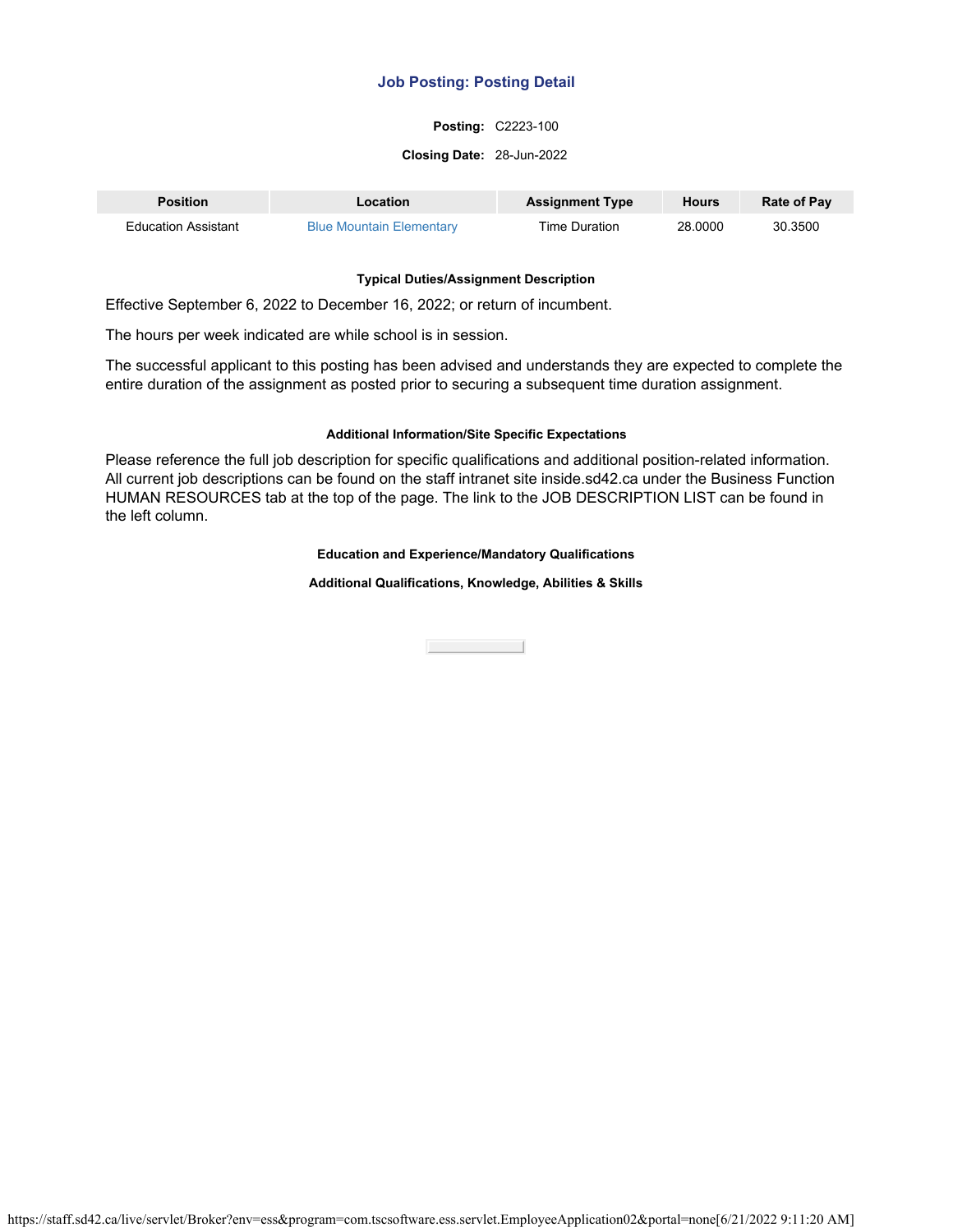## **Posting:** C2223-101

#### **Closing Date:** 28-Jun-2022

| <b>Position</b>            | Location            | <b>Assignment Type</b> | Hours   | <b>Rate of Pay</b> |
|----------------------------|---------------------|------------------------|---------|--------------------|
| <b>Education Assistant</b> | Alouette Elementary | Time Duration.         | 28,0000 | 30.3500            |

## **Typical Duties/Assignment Description**

Effective September 6, 2022 to June 29, 2023; or return of incumbent.

The hours per week indicated are while school is in session.

The successful applicant to this posting has been advised and understands they are expected to complete the entire duration of the assignment as posted prior to securing a subsequent time duration assignment.

## **Additional Information/Site Specific Expectations**

Please reference the full job description for specific qualifications and additional position-related information. All current job descriptions can be found on the staff intranet site inside.sd42.ca under the Business Function HUMAN RESOURCES tab at the top of the page. The link to the JOB DESCRIPTION LIST can be found in the left column.

## **Education and Experience/Mandatory Qualifications**

## **Additional Qualifications, Knowledge, Abilities & Skills**

**Close Contract Contract**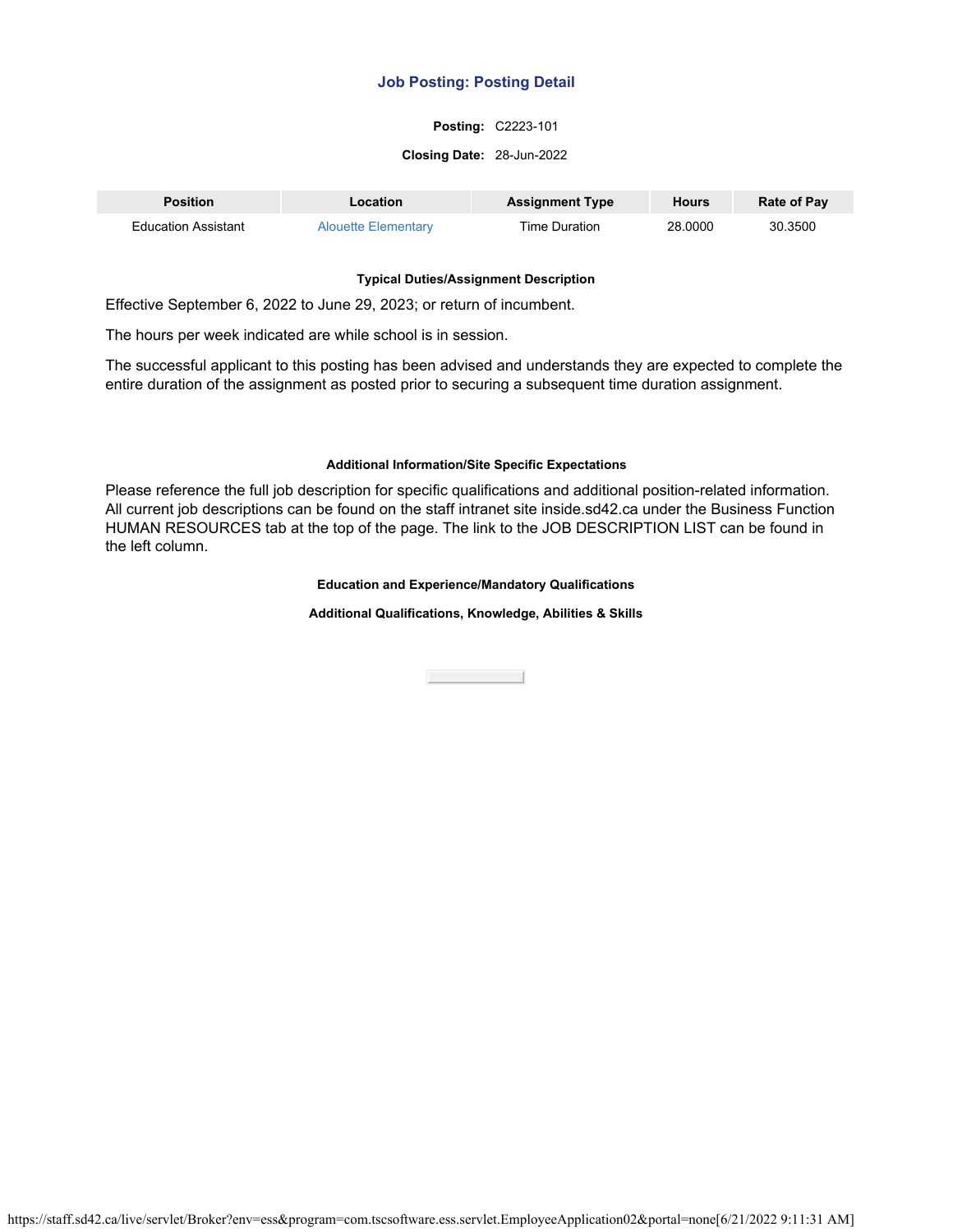# **Posting:** C2223-102

#### **Closing Date:** 28-Jun-2022

| <b>Position</b>           | Location                    | <b>Assignment Type</b> | Hours   | <b>Rate of Pay</b> |
|---------------------------|-----------------------------|------------------------|---------|--------------------|
| Aboriginal Support Worker | <b>Aboriginal Education</b> | Time Duration          | 30.0000 | 27.9900            |

## **Typical Duties/Assignment Description**

Effective September 6, 2022 to December 16, 2022; or return of incumbent.

The hours per week indicated are while school is in session.

The successful applicant to this posting has been advised and understands they are expected to complete the entire duration of the assignment as posted prior to securing a subsequent time duration assignment.

## **Additional Information/Site Specific Expectations**

Please reference the full job description for specific qualifications and additional position-related information. All current job descriptions can be found on the staff intranet site inside.sd42.ca under the Business Function HUMAN RESOURCES tab at the top of the page. The link to the JOB DESCRIPTION LIST can be found in the left column.

## **Education and Experience/Mandatory Qualifications**

**Additional Qualifications, Knowledge, Abilities & Skills**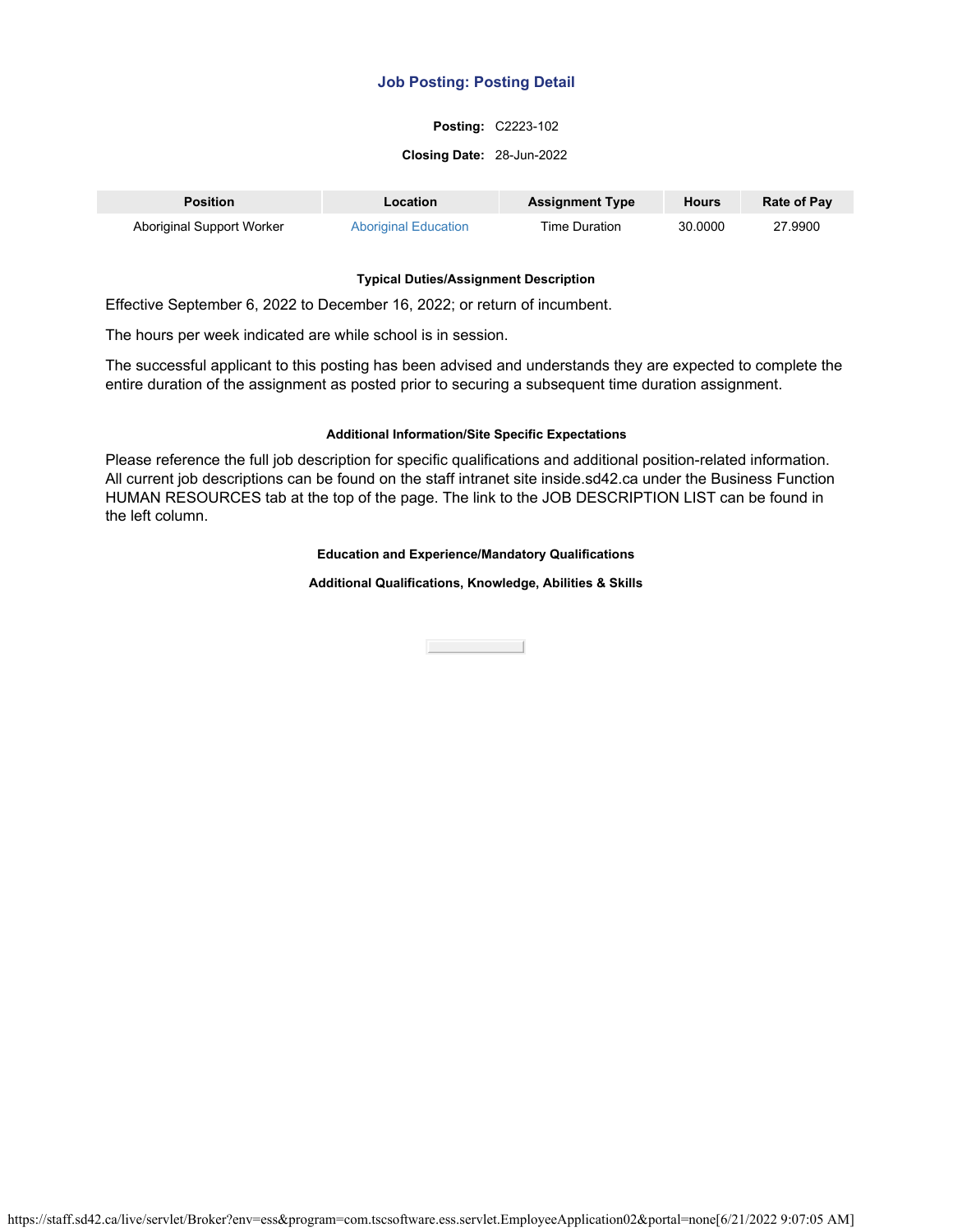# **Posting:** C2223-103

#### **Closing Date:** 28-Jun-2022

| <b>Position</b>           | Location                    | <b>Assignment Type</b> | Hours   | <b>Rate of Pay</b> |
|---------------------------|-----------------------------|------------------------|---------|--------------------|
| Aboriginal Support Worker | <b>Aboriginal Education</b> | Time Duration          | 30.0000 | 27.9900            |

## **Typical Duties/Assignment Description**

Effective September 6, 2022 to December 16, 2022; or return of incumbent.

The hours per week indicated are while school is in session.

The successful applicant to this posting has been advised and understands they are expected to complete the entire duration of the assignment as posted prior to securing a subsequent time duration assignment.

## **Additional Information/Site Specific Expectations**

Please reference the full job description for specific qualifications and additional position-related information. All current job descriptions can be found on the staff intranet site inside.sd42.ca under the Business Function HUMAN RESOURCES tab at the top of the page. The link to the JOB DESCRIPTION LIST can be found in the left column.

## **Education and Experience/Mandatory Qualifications**

**Additional Qualifications, Knowledge, Abilities & Skills**